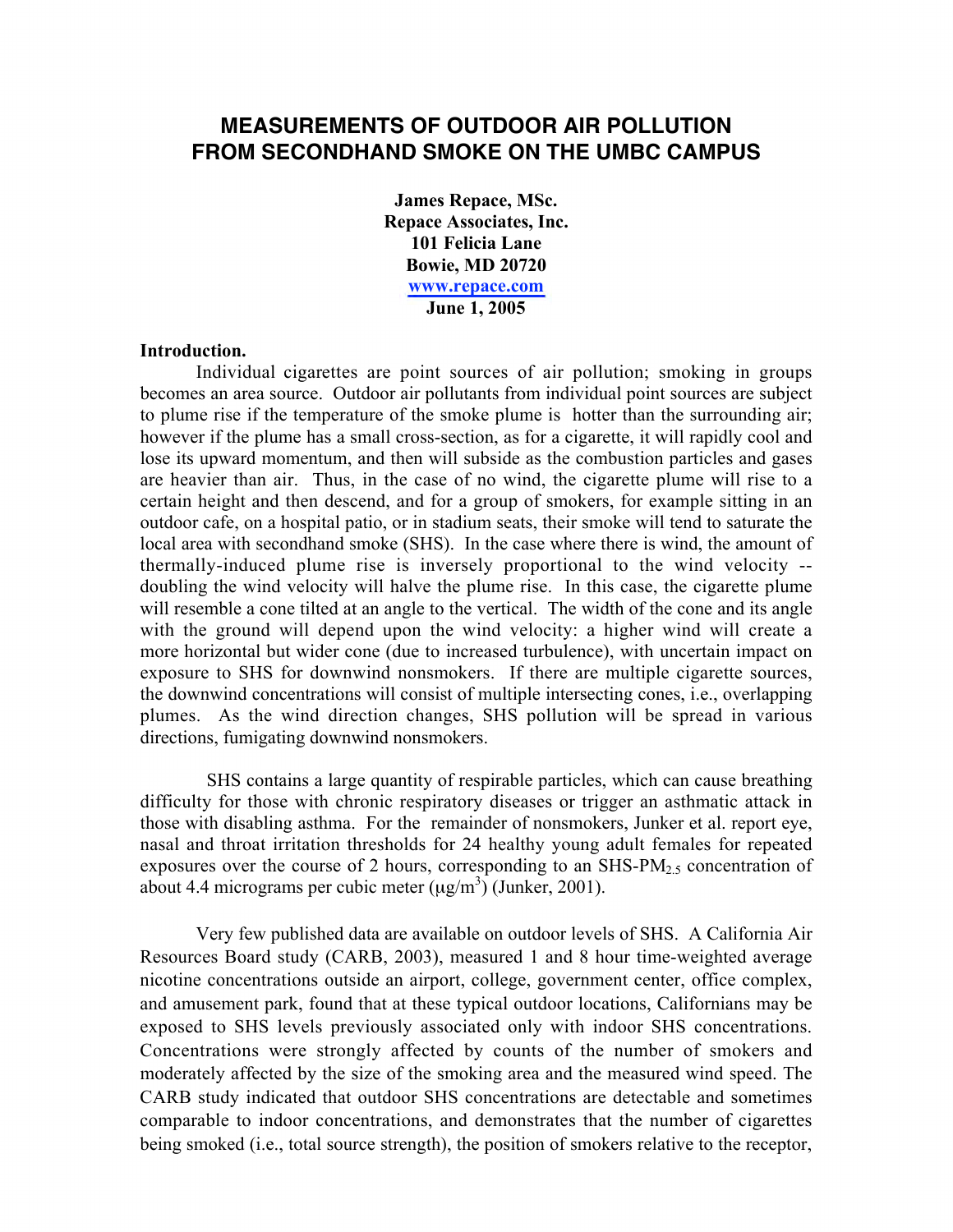and atmospheric conditions can lead to substantial variation in average exposures.

A more recent pilot study by Klepeis, et al. (2004) reported that mean outdoor SHS concentrations determined from field surveys of particle concentrations measured in buildings, at outdoor patios, on airport sidewalks, and in parks and public sidewalks during time periods spent in locations where smokers were intermittently active that mean SHS particle concentrations in outdoor settings in some cases can be comparable to those in indoor settings. However, mean outdoor SHS concentrations appear more variable than indoors, because outdoor SHS does not accumulate and outdoor transient peaks are more sensitive to source-receptor proximity and wind conditions.

Long-term means for outdoor SHS concentrations are averaged over a large number of transient peaks, which only occur when smokers are active, whereas indoor concentrations remain high long after cigarettes have ended, and the total dose to a person indoors from each cigarette will be greater than for a cigarette smoked outdoors. Klepeis, et al. (2004) found from controlled experiments that, during periods of smoking activity outdoor SHS levels can reach mean concentrations measured indoors, using either burning cigarettes or CO tracer gas release, and reported a decrease in mean pollutant concentrations as a function of distance such that a doubling of distance could result in a concentration reduction of up to 50% or more. At distances of 1-2 m from the source, mean outdoor SHS particle concentrations declined by about 75%. Klepeis et al. found that changing wind directions can have a large impact on outdoor SHS exposure as demonstrated by the differences between concentrations monitored on opposite sides of an active point source.

The plume is driven in the longitudinal direction by the wind, and in the transverse directions by diffusion. A highly simplified expression which illustrates the physics for the downwind concentration C on the plume line for a point source pollutant emitted at ground level is given by:  $C = Q/k_yk_zx$ , where Q is the pollutant mass emission rate, x is the longitudinal distance from the source to the receptor, and where the product  $k_yk_z$  represents the diffusion constants in the transverse vertical and horizontal planes which describe the increasing lateral spread of the pollutant concentration as it proceeds downwind in the longitudinal direction. There are four key features of most models which describe the dispersal of emissions from a point source at ground level:

- 1. The downwind concentration at any location is directly proportional to the mass emission rate of the source.
- 2. The more turbulent the atmosphere, the more rapid the spread of the plume in the direction transverse to the direction of propagation of the plume.
- 3. The maximum concentration at ground level is directly downwind on the plume line, and is inversely proportional to the downwind distance from the source.
- 4. The maximum concentration decreases for higher wind speeds, even though on the plume line there is no explicit dependence on wind speed, because the diffusion constants  $k_y k_z$  are inversely proportional to wind speed, due to mechanical turbulence. These empirically-determined constants also depend on the vertical temperature gradient of the atmosphere, which determines the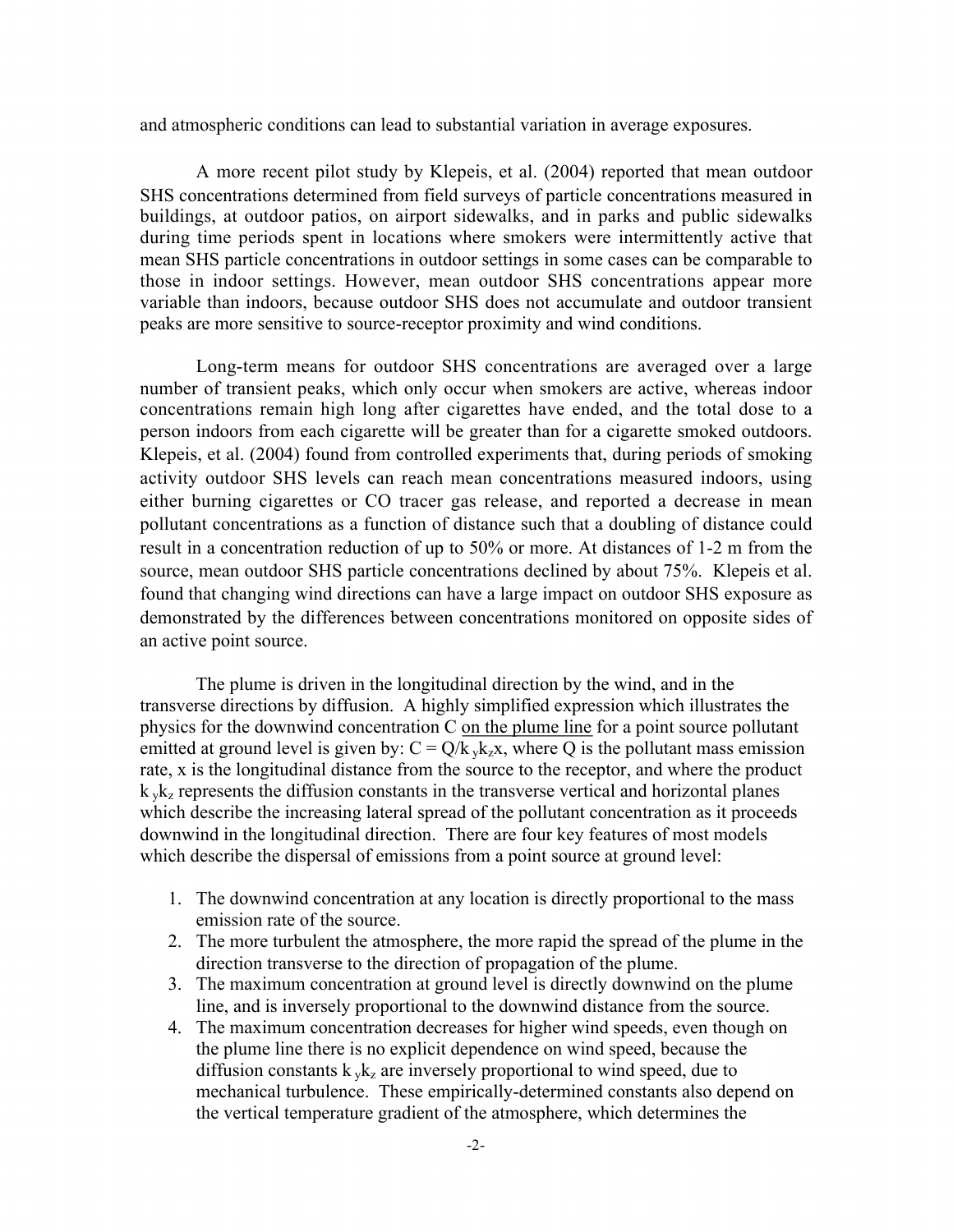temperature difference between a rising parcel of plume air and the surrounding air. (Williamson, 1973)

Thus, for each point source, the plume concentration will increase with source strength, and decrease with increasing distance from the source and with increasing wind speed. However, for a very large area source, while the pollutant concentration downwind will still decrease inversely as the wind speed, it will *increase* with downwind distance from the source as the square root of distance, or if there is an atmospheric inversion, with increase linearly with distance.

With these considerations in mind, a field study and two controlled experiments were designed and implemented on the campus of the University of Maryland at Baltimore's (UMBC) Catonsville, MD campus, at the request of UMBC's University Health Services, to perform experiments designed to quantify secondhand smoke levels outdoors in the vicinity of building entrances, in order to provide scientific data relating to whether limitations on smoking in proximity to campus building entrances were justified.

Biographical Sketch of the Principal Investigator. I am a biophysicist and an international secondhand smoke consultant with more than 60 scientific papers published on the hazard, exposure, dose, risk, and control of secondhand smoke. I have received the Flight Attendant Medical Research Institute Distinguished Professor Award, the Robert Wood Johnson Foundation Innovator Award, the Surgeon General's Medallion, and a Lifetime Achievement Award from the American Public Health Association. I am a Visiting Assistant Clinical Professor at the Tufts University School of Medicine. I was a senior policy analyst and scientist with the U.S. Environmental Protection Agency. I served as a consultant to the Occupational Safety and Health Administration, U.S. Department of Labor, on its proposed rule to regulate secondhand smoke and indoor air quality. I was also a research physicist at the Naval Research Laboratory in the Ocean Sciences and Electronics Divisions. My full CV may be viewed at <www.repace.com>.

### The UMBC Outdoor Secondhand Smoke Studies.

#### Equipment and Methodology.

I deployed continuous real-time monitors for respirable particles (RSP), i.e., airborne particulate matter in the combustion size range below 3.5 microns in diameter (PM3.5), and carcinogenic particulate polycyclic aromatic hydrocarbons (PPAH), which are appropriate markers for secondhand smoke and its toxicity. In addition I monitored carbon dioxide  $(CO_2)$ , carbon monoxide, temperature, and relative humidity. For SHS tracer monitoring, I used real-time battery-powered instruments, including the activemode MIE personalDataRAM (pDR-1200) and the EcoChem PAS 2000CE, a real-time respirable PPAH monitor. Outdoors, the major sources of PPAH particles are diesel exhaust and cars with defective catalytic converters. PPAH particles are submicron in size, or "nanoparticles." The calibration and deployment of these instruments is described in Repace (2004). The monitoring instruments were synchronized to each other and to a wrist watch. A time-activity diary was used to record location and clock-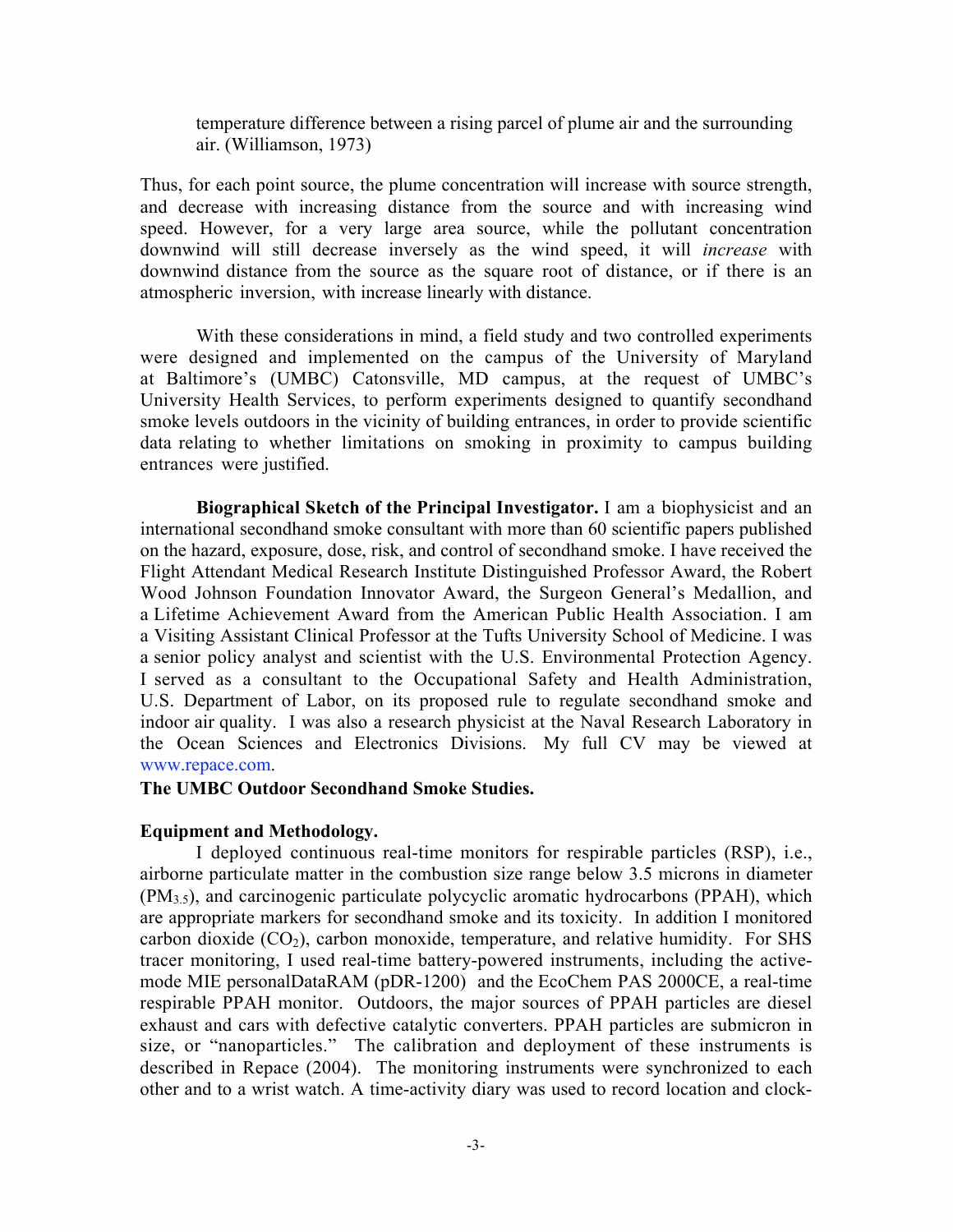time from the watch at that location for comparison to the RSP and PPAH data measured at various locations on the UMBC campus in the studies described below.

### Results.

On April  $5<sup>th</sup>$  and  $14<sup>th</sup>$ , I performed one field study and two sets of controlled experiments, as summarized in the figures below. Figure 1 illustrates the effect of a light and heavy breeze on a cigarette smoke plume. Figure 2 illustrates the effect of no breeze on the cigarette plume, which rises and disperses until it cools and subsides (Repace, 2000).



Figure 3 shows a plot of the real-time data measured on the UMBC campus for RSP  $(PM<sub>3.5</sub>)$  in units of micrograms per cubic meter ( $\mu$ g/ m<sup>3</sup>) on the left axis, and PPAH concentrations in nanograms per cubic meter  $(ng/m<sup>3</sup>)$  on the right axis, as a function of elapsed time in minutes (lower horizontal axis) and clock time (upper horizontal axis). The PPAH monitor was housed in a camera bag mounted on top of a small wheeled suitcase which housed the RSP monitor. The intakes and exhausts of the concealed monitors were connected to the outdoor environment.

The monitors were deployed about the UMBC campus in a variety of locations on Tuesday, April 5<sup>th</sup>, 2005, including indoors in the Health Services conference room, outdoors where smokers were briefly encountered between the Mathematics and Psychology Buildings between 12:45 and 1:00 PM, on the Commons Building Plaza near the cafeteria entrance, and at various distances in the Plaza. A controlled experiment using 5 smoldered cigarettes was conducted between 2:20 and 2:40, to simulate the effect of smokers outside the cafeteria entrance to the Commons building. The smoldered cigarettes each emit about 90% of the smoke a smoked cigarette. In all cases, the point sources of smoking were subject to breezes blowing in various directions from West-Southwest to North-Northwest from 3 to 7 mph. The study ended at about 3:10 PM. It is seen that in the proximity of smokers, both RSP and PPAH peaks are elevated well above background concentrations.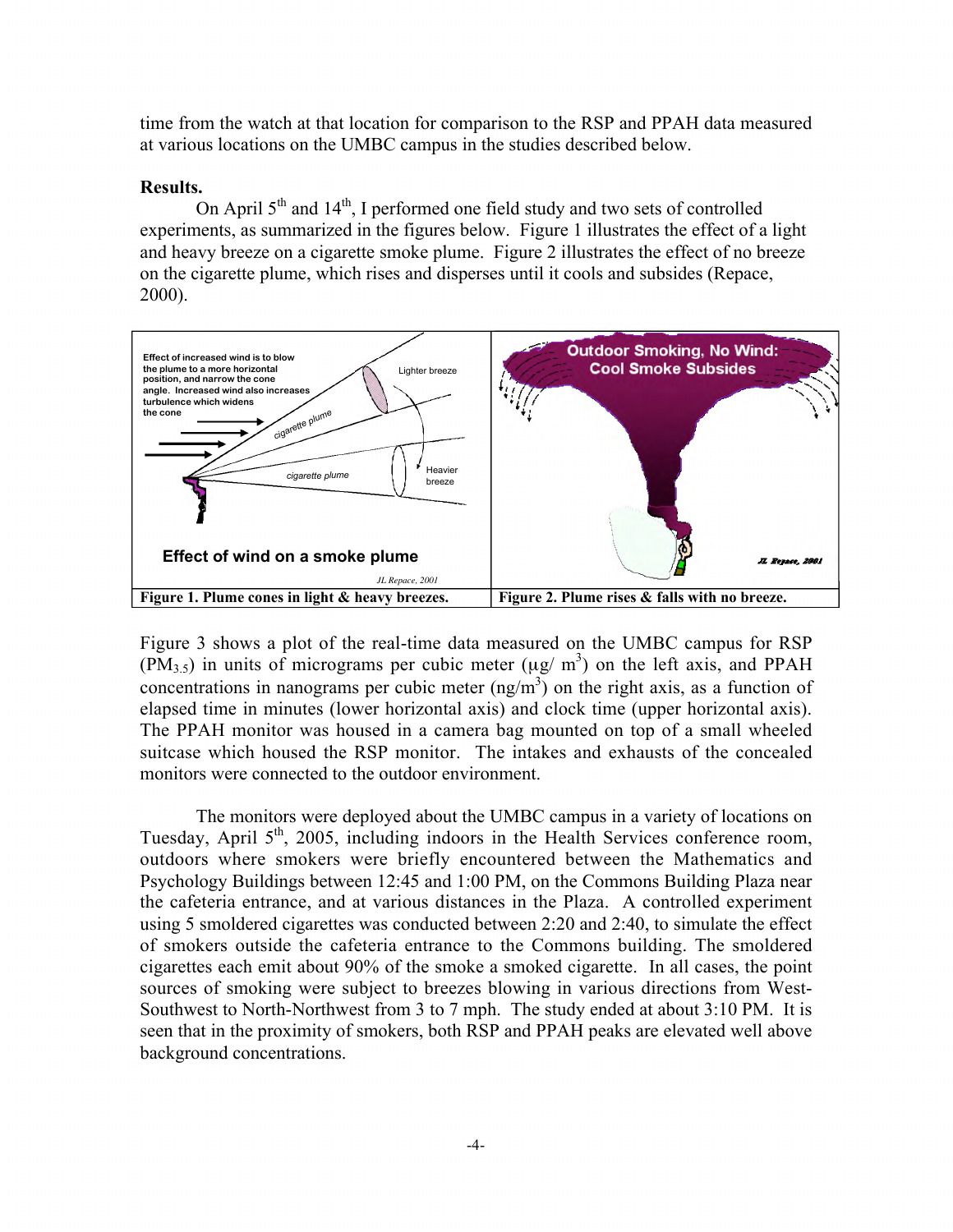



Figure 3. April 5<sup>th</sup> field study. Winds were light 3-7 mph, blowing WSW-NNW. One indoor location and several outdoor locations were sampled with smokers in close and distant proximity. A controlled experiment with cigarettes located at a point source was conducted for comparison.

## April 15<sup>th</sup> Controlled Experiments.

A series of experiments were conducted on Thursday, April  $14<sup>th</sup>$  to measure the concentration of SHS as a function of distance from the source. Based on the results of the controlled experiment of April  $5<sup>th</sup>$ , to eliminate variation in concentration due to changes in wind direction during the time it takes to smoke a cigarette, the source was arrayed in a ring at 8 -10 points around the compass, so that no matter which way the wind blew, the monitors would pick up the smoke-plume. Up to 10 smokers were recruited by UMBC Health Services, and they smoked at 3 distances as shown in Experiments I (1-2 smokers only), III (9-10 smokers), and IV (10 smokers). Experiments II, V, and VI were conducted with smoldered Marlboro Medium Cigarettes only for comparison. Initially (Experiment I) 2 smokers were set up upwind of the monitors at 2 compass points. The levels are little different from 8 smoldered cigarettes at the same distance (Experiment II). Similarly, there is little difference between 8 smoldered cigarettes at 1.5 meters and 9.4 smokers at 2 meters. Figure 4 shows the experimental design overlaid of the smokers sitting in the smokers sitting in the smokers sitting in the smokers sitting in the smokers sitting in the smokers sitting in the smokers sitting in the smokers sitting in the smokers of expe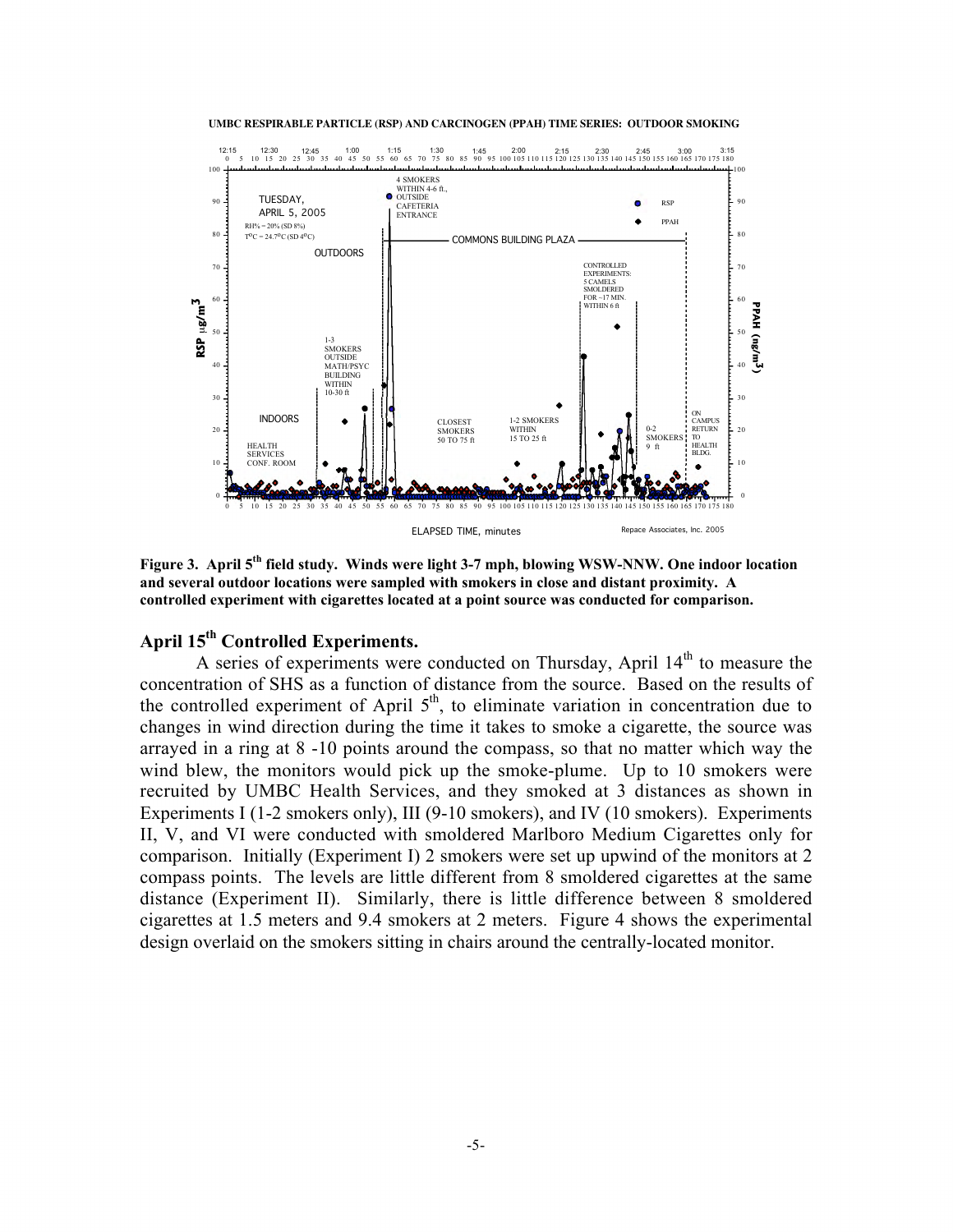

Figure 4. Controlled experiment of April 14<sup>th</sup> involved simulating an area source, by locating smokers or smoldered cigarettes on chairs in a ring around the PAH and RSP monitors. The ring radius was started at 1.5 meters, and increased in steps to 2, 3, and 5 meters. A meter represents 3.28 feet. No matter which direction the wind blows from, the receptor will always be downwind.



**UMBC OUTDOOR SMOKING EXPERIMENT: APRIL 14, 2005 - COMMONS BUILDING PLAZA** 

Figure 5. April 14<sup>th</sup> field study. The diamonds represent the PPAH data in ng/m<sup>3</sup>, and the circles represent the RSP data in  $\mu$ g/m<sup>3</sup>. One indoor location and several outdoor locations were sampled with smokers in close and distant proximity. A controlled experiment with cigarettes located at a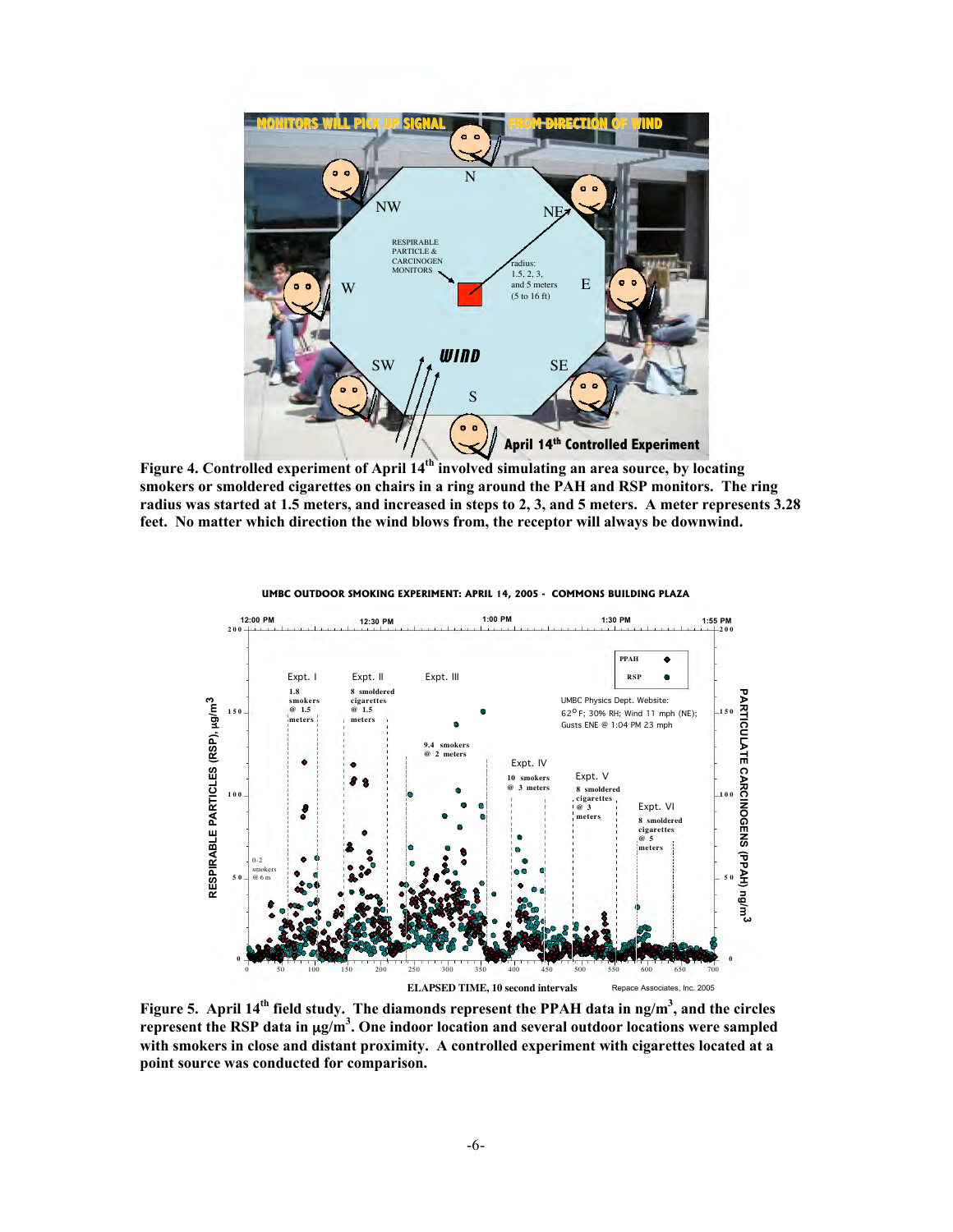Figure 5 shows the data for RSP and PPAH for each of the experiments as the ring diameter is increased. Figure 5 shows the data for each of the experiments as a function of time, numbers of smokers or cigarettes, and ring diameter. RSP is shown on the righthand vertical axis, PPAH on the left-hand vertical axis, and the ring-radius (i.e., the smoker-to-monitor distance) is shown on the horizontal axis. Figure 6 shows a plot of the 3 smoldered cigarette experiments (II, V, and VI); an approximately inverse dependence of SHS-RSP concentration with source-receptor distance is displayed, while the PPAH concentration decays approximately as the square of the distance. In controlled experiments indoors, Repace (2004) observed that PPAH concentrations decreased approximately twice as fast as SHS-RSP. Figure 7 plots all of the experiments (I-VI) together, adding the smokers to the smoldered cigarettes. There is considerably more scatter in the data, likely due to the more erratic pattern of smoking by real smokers than for smoldered cigarettes. Nevertheless the same dependence with distance emerges from the curve fits. Neither concentration appears to get close to background until a distance of greater than 7 meters is reached.



**UMBC2 8-SMOLDERED CIGARETTE CONTROLLED EXPERIMENT (background-subtracted data)** 

Figure 6. April 15<sup>th</sup> Experiment. Smoldered cigarettes (Marlboro Medium 100s, filtered) located at 8 equally spaced compass positions at ring radii 1.5, 3, and 5 meters. Curve fits to the PPAH and RSP curves are shown, and extrapolated to 7 meters (23 feet). PPAH declines as the inverse square of the source-receptor distance *x*, whereas RSP declines inversely as the distance, as expected.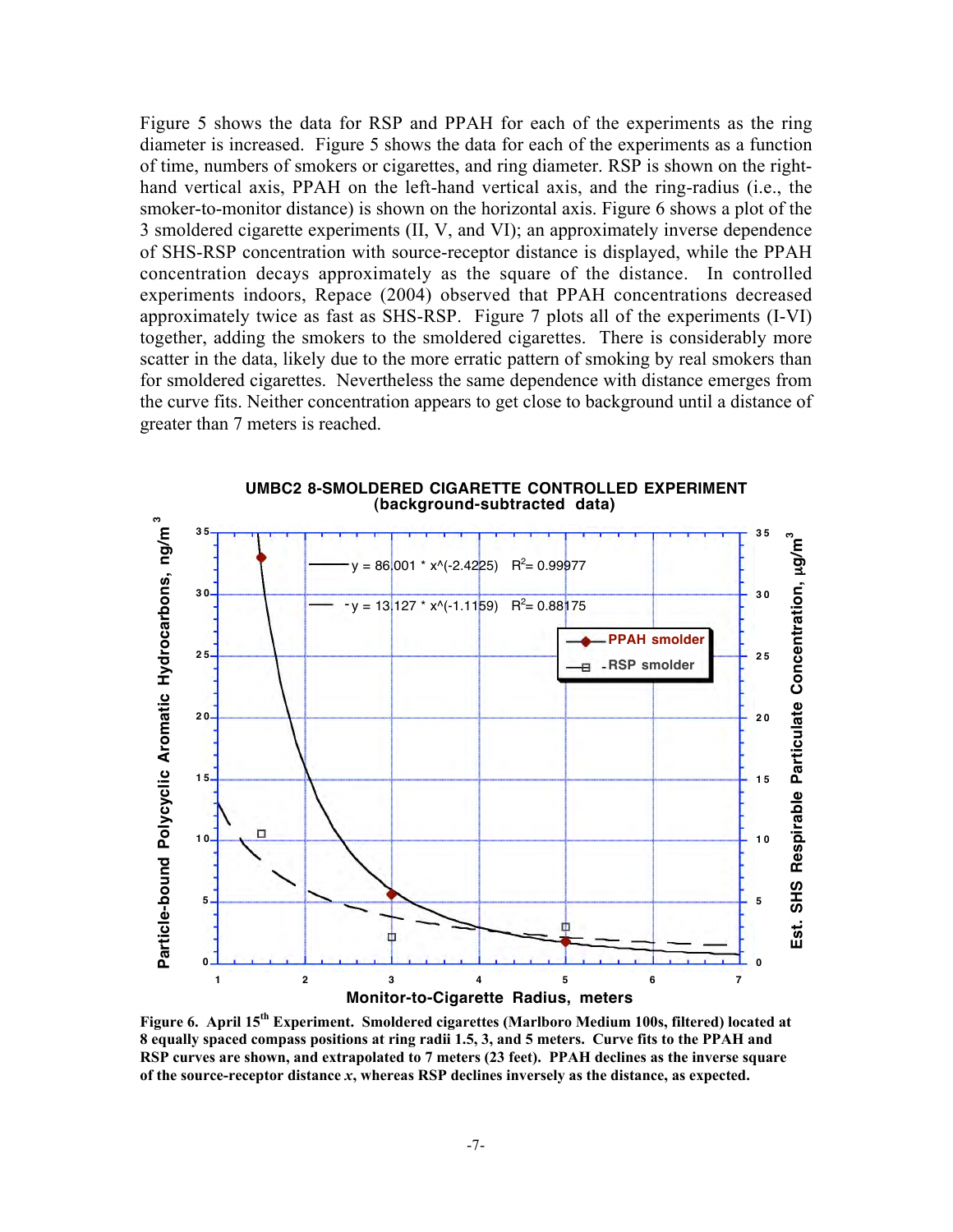

#### **UMBC2 SMOKED & SMOLDERED CIGARETTE CONTROLLED EXPERIMENT (background-subtracted data)**

Figure 7. Smoked cigarettes at 1.5, 2, and 3 meters overlayed on the smoldered cigarette plot of figure 5 with curve fits to the combined PPAH and RSP data, extrapolated to 7 meters (23 feet). Although there is more scatter in the data when the smokers are added, approximately the same dependence of PPAH and RSP with distance is seen.

**Discussion.** What levels of SHS constitute clean air?  $PM_{2.5}$  is the RSP size range that encompasses combustion-related fine particulate by-products such as tobacco smoke, chimney smoke, and diesel exhaust.  $PM_{2.5}$  is legally regulated in the outdoor air. In 1997, the EPA promulgated a 24-hour U.S. Annual National Ambient Air Quality Standard (NAAQS) for RSP for particulate matter  $PM_{2.5}$ . The NAAQS for  $PM_{2.5}$  of 65  $\mu$ g/m<sup>3</sup>, also limited by an annually averaged NAAQS for PM<sub>2.5</sub> of 15  $\mu$ g/m<sup>3</sup>, based on protecting human health. The NAAQS for  $PM<sub>2.5</sub>$  is designed to protect against such respirable particle health effects as premature death, increased hospital admissions, and emergency room visits (primarily the elderly and individuals with cardiopulmonary disease); increased respiratory symptoms and disease (children and individuals with cardiopulmonary disease); decreased lung function (particularly in children and individuals with asthma); and against alterations in lung tissue and structure and in respiratory tract defense mechanisms in all persons.  $PM_{2.5}$  and  $PM_{3.5}$  (measured in this study) are closely-related RSP fractions, especially for the submicron SHS aerosol. Table I shows the federal Air Quality Index and the associated color-coded advisories.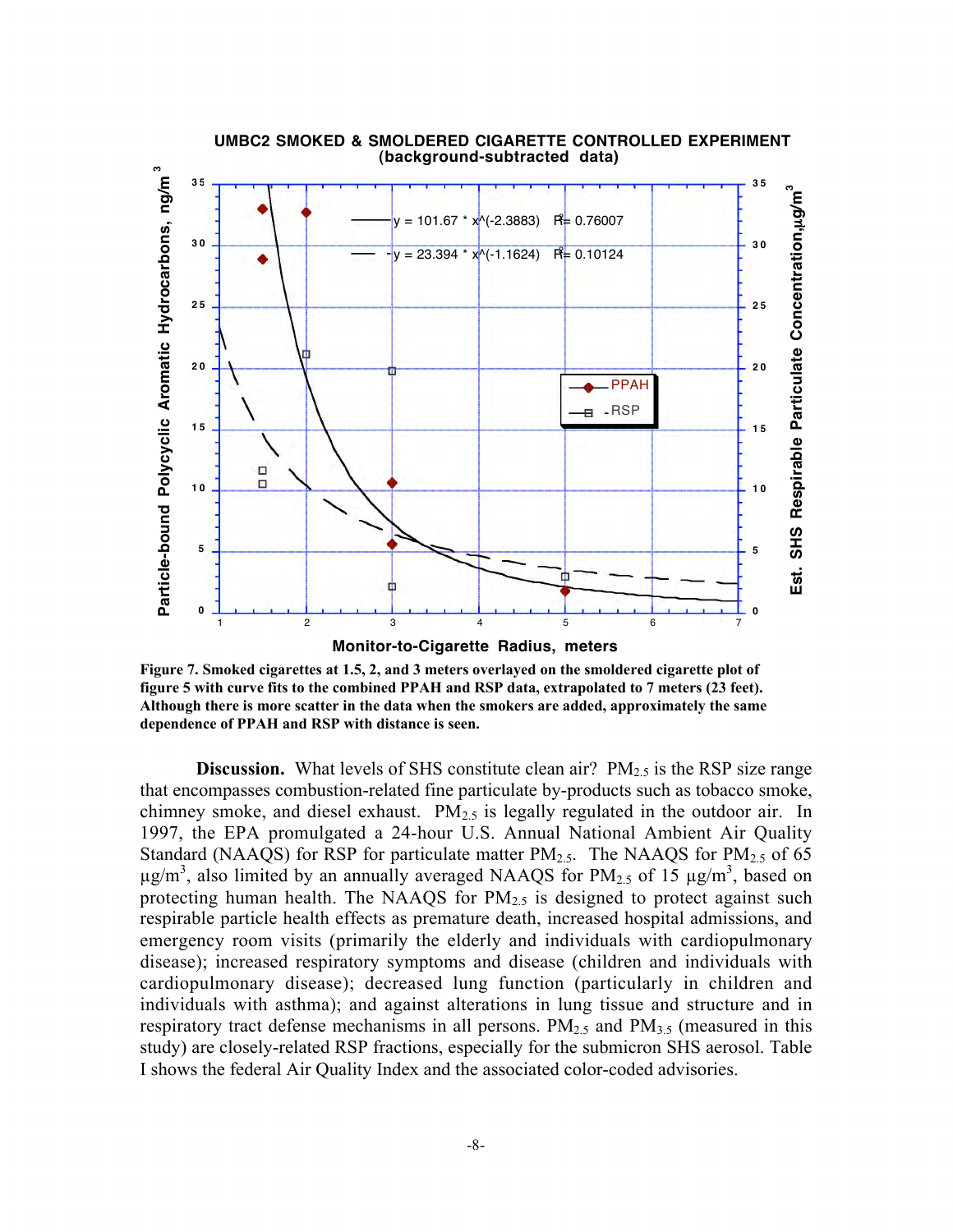While these have averaging times associated with them, the levels may be used to infer whether a given peak in figures 2 and 4 represent high or low levels of pollution. Each of these figures shows levels as high as 100 to 150  $\mu$ g/m<sup>3</sup> outdoors in proximity to smokers, indicating that the air is in the unhealthy or Code Red range. Moreover, secondhand smoke causes a number of acute symptoms (eye, nose, and throat irritation, headaches, dizziness, and nausea) and chronic diseases (lung and nasal sinus cancer and heart disease) (CARB, 2003). Levels of irritation begin as low as  $4 \mu g/m^3$  SHS-RSP and levels of odor detection are as low as  $1 \mu g/m^3$  (Junker et al. 2001). Thus SHS odor would be detectable in our experiments as far as 7 meters from the source, and levels of irritation would begin at 4 meters from the source.

As for the PPAH carcinogens, Figures 2 through 6 show clearly that for this pollutant, levels close to smokers are elevated above background by up to 2 orders of magnitude (a factor of 100), relative to distances beyond 7 meters. Thus, it is clear that tobacco smoke pollution outdoors at significant distances from smokers must be considered as significantly unhealthy. Thus, while students or faculty asthmatics pass through a cloud of smoke, levels might be sufficient to trigger an attack, and certainly are high enough to pose a nuisance to all. Moreover, smoking in proximity to doorways or air intakes might easily be inducted into the building through posing both acute and chronic threats to building occupants.

| 1////                                 |                          |                      |                   |
|---------------------------------------|--------------------------|----------------------|-------------------|
| $PM_{2.5} (\mu g/m^3) \overline{AQI}$ | <b>Air Quality Index</b> | Category             | <b>Color Code</b> |
| <b>Break-points</b>                   |                          |                      |                   |
| $0.0 - 15.4$                          | $0 - 50$                 | Good                 | <b>Green</b>      |
| $15.5 - 40.4$                         | $51 - 100$               | Moderate             | Yellow            |
| $40.5 - 65.4$                         | $101 - 150$              | Unhealthy $SG*$      | <b>Orange</b>     |
| $65.5 - 150.4$                        | $151 - 200$              | Unhealthy            | <b>Red</b>        |
| $150.5 - 250.4$                       | $201 - 300$              | Very unhealthy       | <b>Violet</b>     |
| $250.5 - 350.4$                       | $301 - 400$              | Hazardous            | <b>Maroon</b>     |
| $350.5 - 500.4$                       | $401 - 500$              | Very Hazardous       | <b>Maroon</b>     |
| > 505                                 | 500                      | (Significant Harm)** |                   |

Table 1. Levels of fine particulate (PM2.5) air pollution **and corresponding federal health advisory descriptors with accompanying simplified color code (US EPA, 1999).**

\*SG = sensitive groups; \*\*exists, but is not a part of the AQI. Source U.S. EPA, 1999. [GUIDELINE FOR REPORTING OF DAILY AIR QUALITY - AIR QUALITY INDEX (AQI) United States Office of Air Quality EPA-454/R-99-010 Environmental Protection Planning and Standards July 1999 Agency Research Triangle Park, NC 27711].

#### Conclusions.

These experiments dispel the common misconception that smoking outdoors can be ignored because smoke plumes immediately dissipate into the environment. These controlled experiments with and without smokers show similar results: if a receptor such as a doorway, air intake, or an individual is surrounded by an area source – and this would include an entranceway with a group of smokers standing nearby – then regardless of which way the wind blows, the receptor is always downwind from the source. Cigarette smoke RSP concentrations decline approximately inversely with distance downwind from the point source, as expected, whereas cigarette smoke PPAH concentrations decline faster, at approximately inversely as the square of this distance.